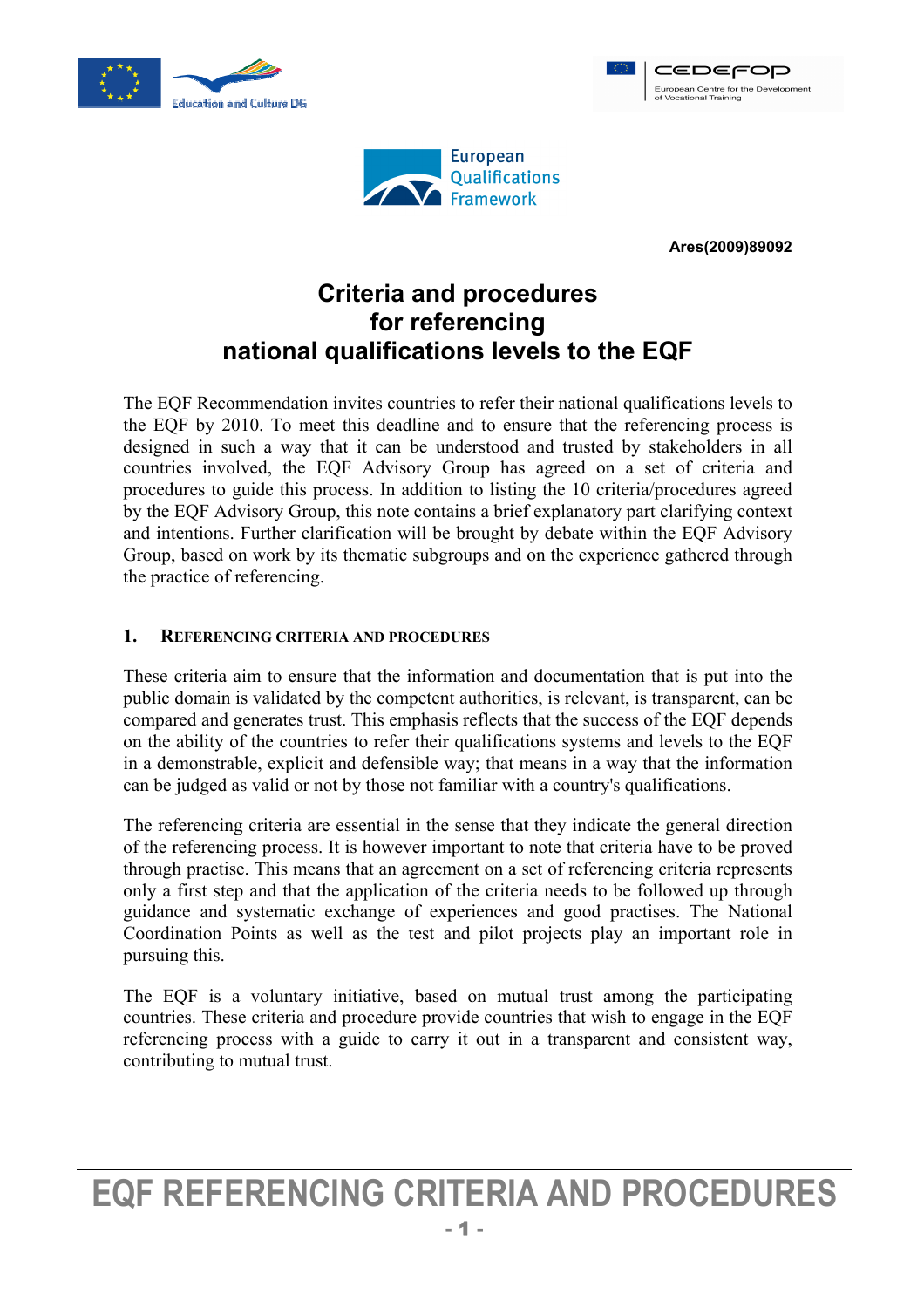

# **Criteria and procedures for referencing national qualifications levels to the EQF**

1. The responsibilities and/or legal competence of all relevant national bodies involved in the referencing process, including the National Coordination Point, are clearly determined and published by the competent public authorities.

2. There is a clear and demonstrable link between the qualifications levels in the national qualifications framework or system and the level descriptors of the European Qualifications Framework.

3. The national qualifications framework or system and its qualifications are based on the principle and objective of learning outcomes and linked to arrangements for validation of non-formal and informal learning and, where these exist, to credit systems.

4. The procedures for inclusion of qualifications in the national qualifications framework or for describing the place of qualifications in the national qualification system are transparent.

5. The national quality assurance system(s) for education and training refer (s) to the national qualifications framework or system and are consistent with the relevant European principles and guidelines (as indicated in annex 3 of the Recommendation).

6. The referencing process shall include the stated agreement of the relevant quality assurance bodies.

7. The referencing process shall involve international experts.

8. The competent national body or bodies shall certify the referencing of the national qualifications framework or system with the EQF. One comprehensive report, setting out the referencing and the evidence supporting it shall be published by the competent national bodies, including the National Coordination Point, and shall address separately each of the criteria.

9. The official EQF platform shall maintain a public listing of member states that have confirmed that they have completed the referencing process, including links to completed referencing reports.

10. Following the referencing process, and in line with the timelines set in the Recommendation, all new qualification certificates, diplomas and Europass documents issued by the competent authorities contain a clear reference, by way of national qualifications systems, to the appropriate European Qualifications Framework level.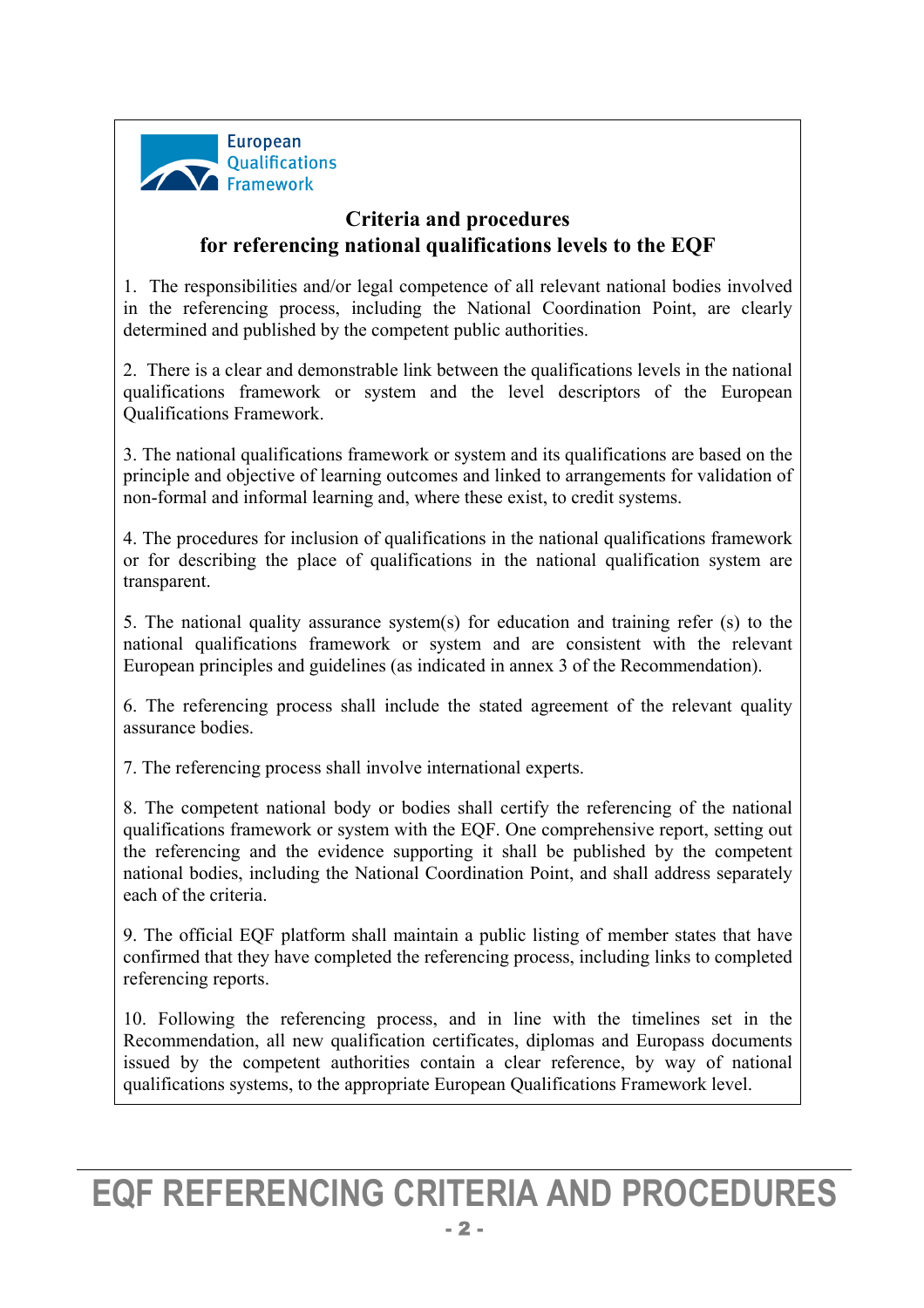#### **2. REFERENCING CRITERIA AND PROCEDURES: CONTEXT AND INTENTIONS**

### **2.1. The role of National Qualifications Frameworks in the referencing process**

Countries are not required by the EQF Recommendation to develop National Qualifications Frameworks and can, in principle, relate their qualifications levels to the EQF without formally establishing a national framework. The criteria and procedures have therefore been written in such a way that countries without a formally established NQF will be able to refer to the EQF (see criteria 2, 3 and 4). While keeping the door open to national qualifications systems, there are several reasons why NQFs will play a key role in the referencing process.

First, all countries concerned by the EQF have committed to developing NQFs compatible with the QF-EHEA in the framework of the Bologna process (cf. the Bergen Communiqué) and will therefore have NQFs for at least the higher education part of their education systems. Second, the overwhelming majority of countries in the EQF co-operation are currently introducing NQFs covering the full scope of qualifications. While a few countries are still considering their options as regards the development of NQFs, the referencing of national qualifications levels to the EQF will therefore in the majority of cases take place via a national qualifications framework. Third, and crucially, countries which want to relate their qualifications levels to the EQF have to make these levels explicit as well as define them in terms of learning outcomes. While the adoption of a formal NQF is not required for referencing to the EQF, a shift to learning outcomes and an explicit listing of qualifications levels will be necessary and can to a certain extent be seen as introducing a de facto NQF.

### **2.2. The learning outcomes requirement**

The learning outcomes approach is fundamental to the EQF and criterion 3 states that the national framework or qualifications system and its qualifications should be demonstrably based on learning outcomes. Some countries argue that the learning outcomes approach can only be introduced gradually and that it is unrealistic to expect that all countries will have completed a total shift to learning outcomes before starting the referencing process. Instead, some argue, criterion 3 should be seen as a strong impetus for using a learning outcomes approach, not as something preventing countries entering into the process of gradual shifting to learning outcomes.

The requirement to develop and use learning outcomes may be seen as providing a link to mechanisms and systems supporting transfer of qualifications, notably credit transfer systems and validation of non-formal and informal learning. Criterion 3 underlines, however, that the link to credit systems and validation is non-mandatory and should reflect existing national or European practises.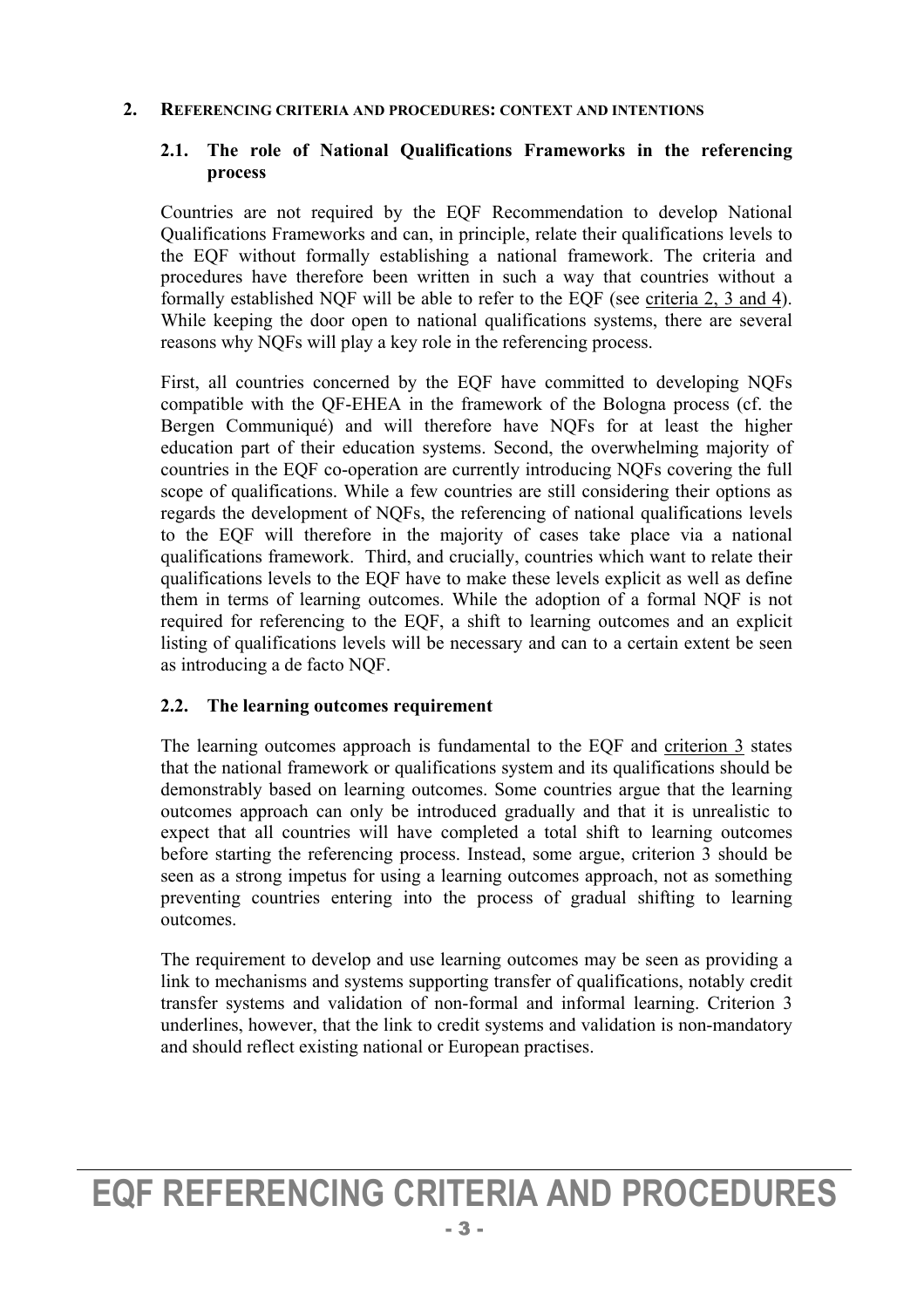## **2.3. EQF and the European Higher Education Area (EHEA)**

The entire set of referencing criteria and procedures has been drawn up so as to take into account the relationship between EQF and the European qualification framework for higher education (the EHEA framework or 'Bologna framework'). While based on separate political initiatives, the EQF and the Bologna Framework overlap in terms of objectives and timing. Given the fact that EQF levels 5-8 are fully compatible with the EHEA first, second and third cycles as well as with the possibilities for national frameworks to comprise intermediate qualifications within these cycles, the Bologna framework can be seen as part of the overarching EQF. This has to be reflected at national level and consequently, the criteria for referencing to the EQF and those for self-certification in the Bologna Process<sup>1</sup> must be compatible.

The referencing criteria have been designed in such a way that the framework initiatives can work together. A country which has completed the referencing process within the context of the EHEA has the choice of not repeating it for the relevant levels of the EQF. And vice versa, a country which refers its qualifications levels to the EQF has likewise the choice not to repeat it for the QF-EHEA. While this is eventually up to each country to decide, it should in principle be possible to carry out one of the two exercises and recognise its results within the other. Aiming for one national referencing process covering both the EQF and the EHEA would not only help to avoid double work but also – most importantly – avoid confusion among individuals and employers – the main users of qualifications. The development of overarching NQFs covering the entire scope of qualifications, including higher education, will greatly contribute to achieving this integration.

It is important to note that levels 5-8 are relevant to other institutions than those covered by the EHEA framework. The EQF level descriptors, through their focus on knowledge, skills and competence, should also be used as a reference for high level vocational qualifications awarded outside the EHEA context.

### **2.4. The link to national quality assurance systems and bodies**

The success of the referencing process, and the mutual trust it generates, is closely linked to criteria 5 and 6, both addressing quality assurance. Countries are asked to demonstrate the links between national quality assurance systems, NQFs and the overarching European agreements in this field (criterion 5), including a statement from the relevant quality assurance bodies that they agree with the documentation provided in the referencing process. If such an agreement were to miss, this would seriously undermine the credibility of the referencing.

### **2.5. The limitation of the referencing criteria and procedures**

The criteria and procedures outlined above will guide countries in their interaction with the European meta-framework, its levels and descriptors. The referencing

 $\overline{a}$ 

<sup>1</sup> See in annex for self-certification criteria for the European Higher Education Area.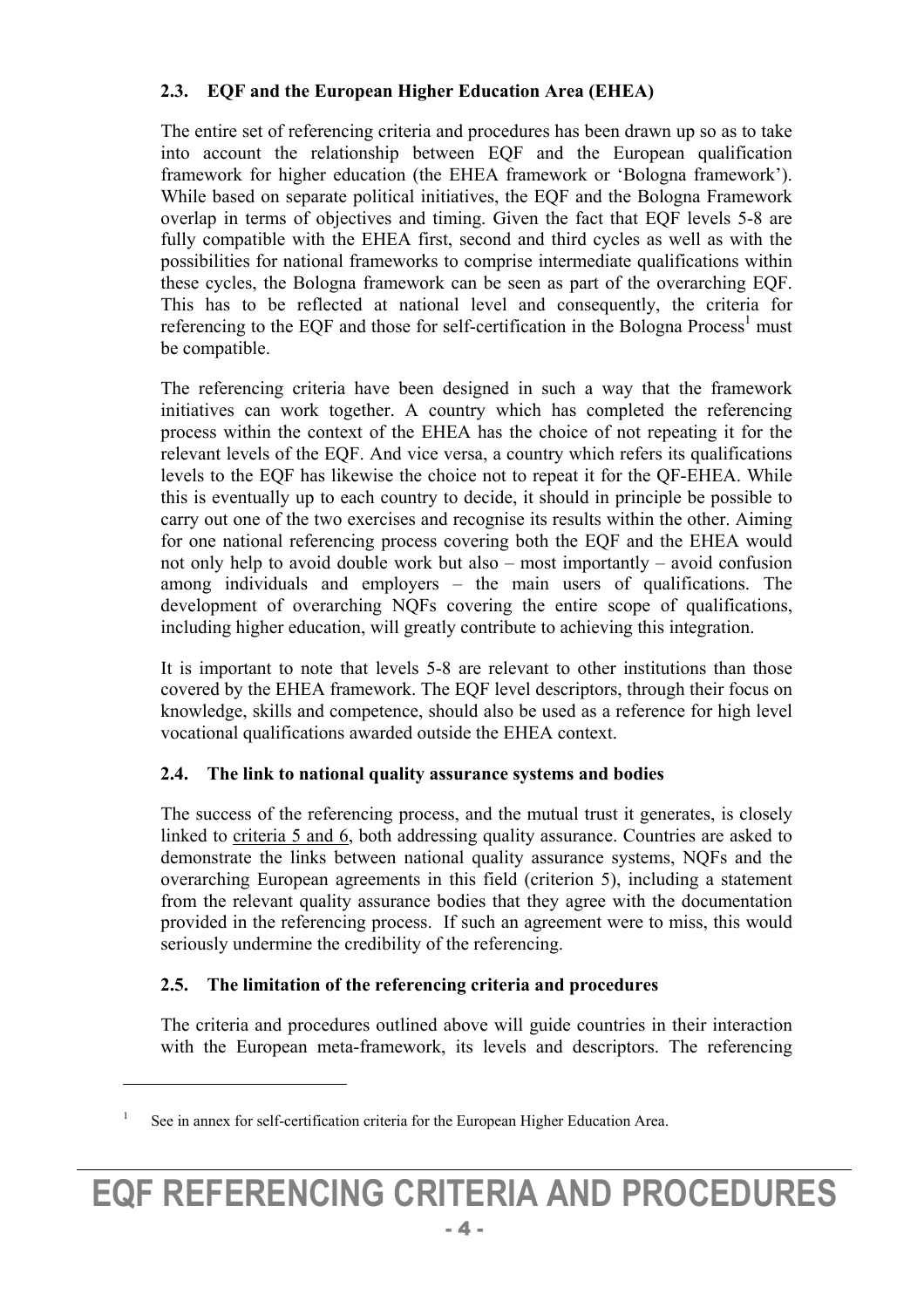criteria are thus not addressing the national political processes of reforming qualifications systems, for example by developing NQFs or introducing quality assurance systems. This distinction is illustrated by criterion 7 concerning the involvement of international experts. This requirement applies to *the referencing process*, for reasons of mutual trust, and *not* to national reforms (where the inclusion of international experts is a matter of national decision). In particular, involving international experts should be seen as a contribution to producing a report that, while complying with the criteria, presents the results of the referencing process in such a way that readers not especially acquainted with the national system can understand and appreciate the validity of this referencing. International experts do not need to be involved in the detailed referencing. The selection of the international experts is the competence of the national authorities in charge of the referencing process. As a general guideline, the membership of the referencing team should reflect a variety of stakeholders.

### **2.6. The need to speak with one voice**

Criterion 8 asks for one comprehensive report outlining the national referencing process. This report must be certified by the competent national body/bodies. The aim of this criterion is to ensure that countries cover the entire range of qualifications levels (and types) in their framework or system, thus reflecting the overarching, lifelong learning character of the EQF.